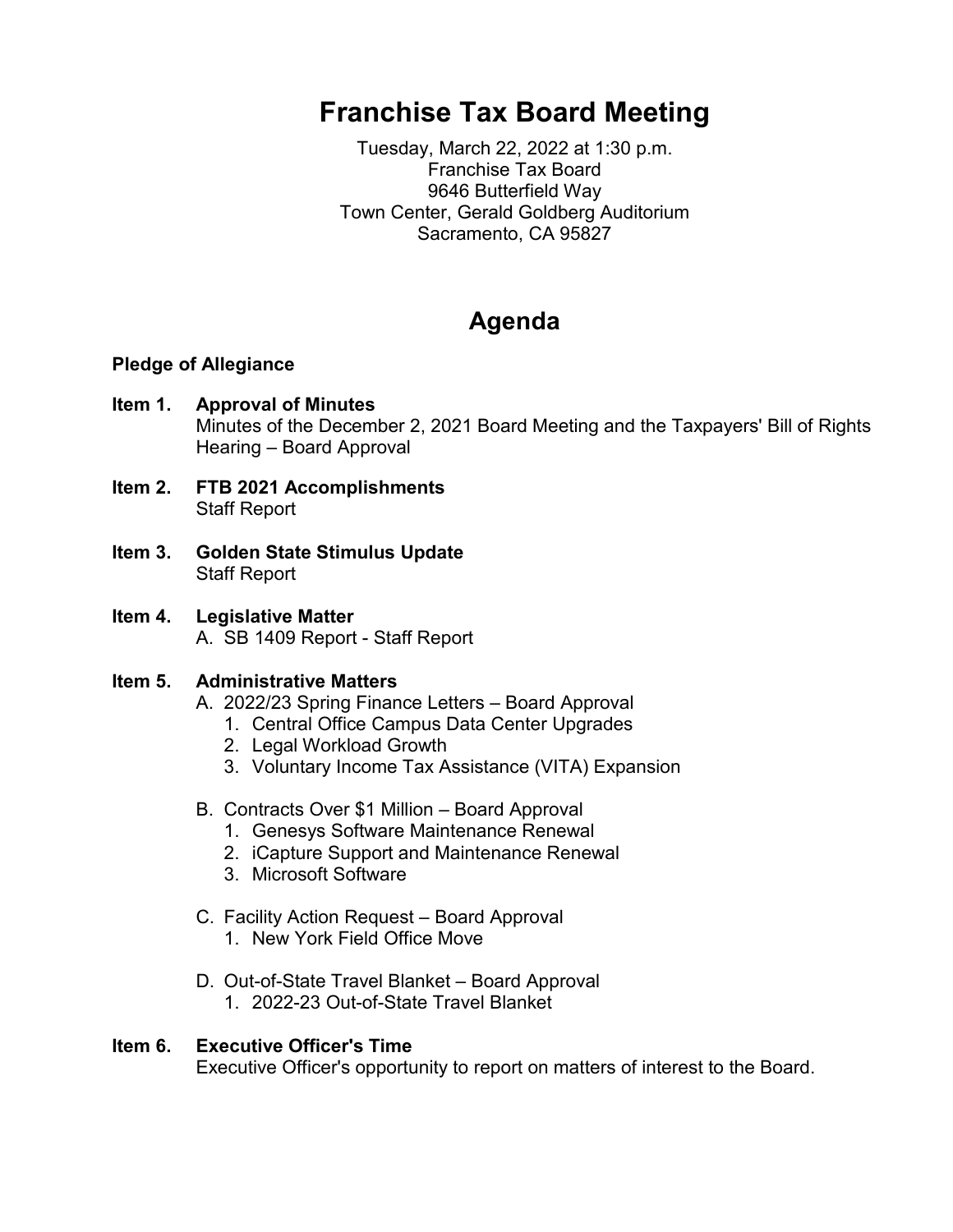# **Item 7. Board Members' Time**

Board Members' opportunity to raise other matters of interest. A. Governor's Medal of Valor Award Presentation to Richard Siemers

# **Closed Session**

# **Item A. Closed Session**

 Closed session to allow the Board to confer with and receive advice from legal counsel regarding pending litigation, within the meaning of Government Code section 11126, subdivision (e)(2), including *In re FTB LLC Tax Refund Cases Judicial Council Coordination Proceeding № 4742,* Court of Appeal First Appellate *District, Case No. A140518; San Francisco County Superior Court, Case No. CJC-12-004742.*

Closed session is authorized by Government Code section 11126, subdivision (e)(1).